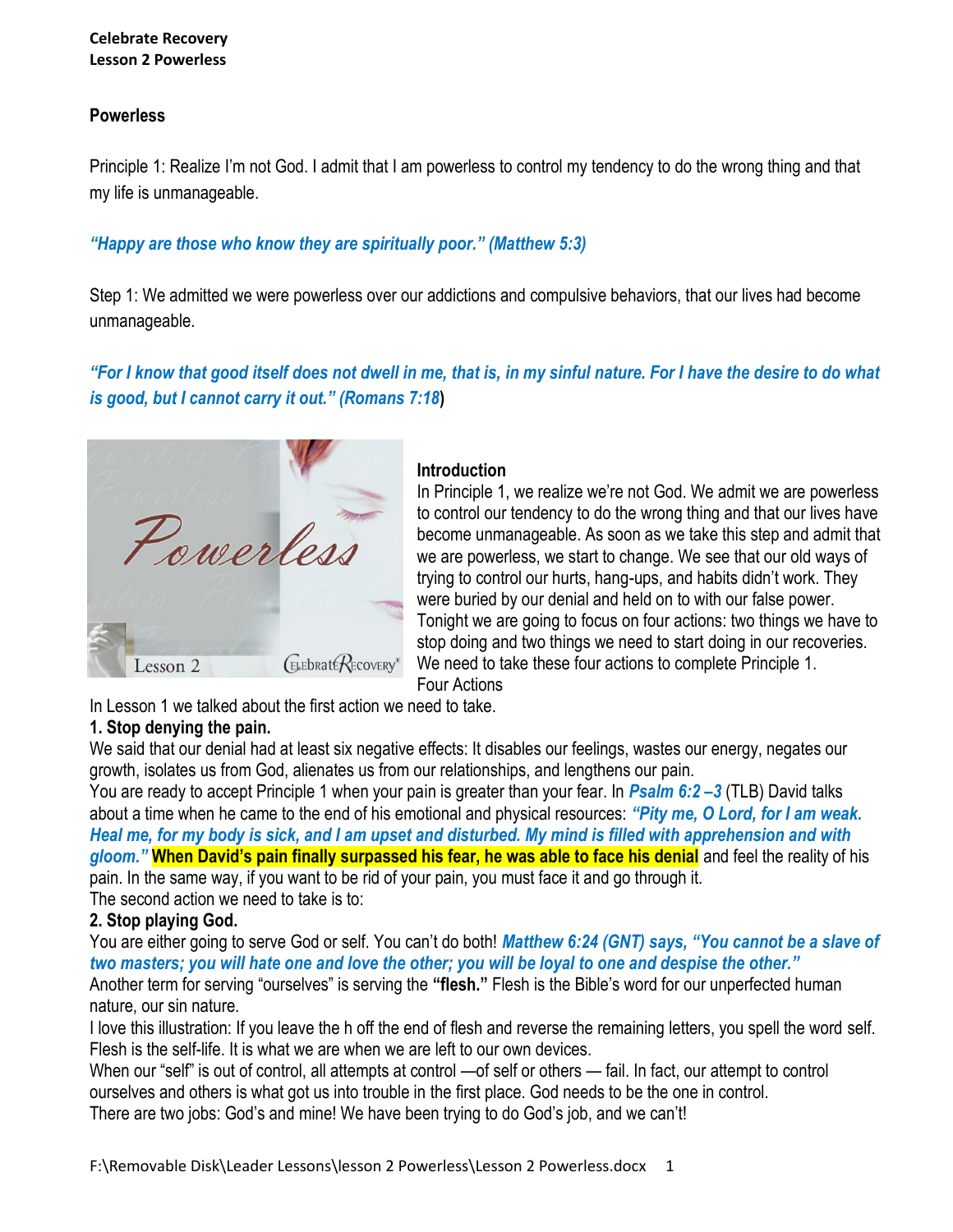On the flip side, He won't do our job. We need to do the footwork! We need to admit that we are not God and that our lives are unmanageable without Him. Then, when we have finally emptied ourselves, God will have room to come in and begin His healing work.

Let's go on now to the third action we need to take:

# **3. Start admitting our powerlessness.**

The lust of power is not rooted in our strengths but our weaknesses. We need to realize our human weaknesses and quit trying to do it by ourselves. We need to admit that we are powerless and turn our lives over to God. Jesus knew how difficult this is. He said, *"With man this is impossible, but with God all things are possible" (Matthew 19:26).*

When we keep doing things that we don't want to do and when we fail to do the things we've decided we need to do, we begin to see that we do not, in fact, have the power to change that we thought we had. Life is coming into focus more clearly than ever before.

The last action we need to take is to:

# **4. Start admitting that our lives have become unmanageable.**

The only reason we consider that there's something wrong, or that we need to talk to somebody, or that we need to take this step is because we finally are able to admit that some area — or all areas — of our lives have become unmanageable!

It is with this admission that you finally realize you are out of control and are powerless to do anything on your own. When I got to this part of my recovery I shared David's feelings that he expressed in *Psalm 40:12 (TLB): "Problems far too big for me to solve are piled higher than my head. Meanwhile my sins, too many to count, have all caught up with me and I am ashamed to look up."* 

Does that sound familiar? Only when your pain is greater than your fear will you be ready to honestly take the first step, admitting that you are powerless and your life is unmanageable.

Tonight our acrostic will help us to focus in on the first half of Principle

# **1: powerless.**

# **Powerless**

Our acrostic tonight demonstrates what happens when we admit we are POWERLESS. We begin to give up the following "serenity robbers":

Pride Only ifs Worry Escape Resentment Loneliness Emptiness Selfishness Separation

**The first letter in tonight's acrostic is P**. We start to see that we no longer are trapped by our **PRIDE**: *"Pride ends in a fall, while humility brings honor" (Proverbs 29:23, TLB).* 

# **Ignorance + power + pride = a deadly mixture**

Our false pride undermines our faith and it cuts us off from God and others. When God's presence is welcome, there is no room for pride because He makes us aware of our true self.

Next we begin to lose the **ONLY ifs. That's the O in Powerless**.

Have you ever had a case of the "only ifs"?

Only if they hadn't walked out.

Only if I had stopped drinking.

Only if this. Only if that.

How reluctantly the mind consents to reality. But when we admit that we are powerless, we start walking in the truth, rather than living in the fantasy land of rationalization.

*Luke 12:2 –3* (GNT) tells us: *"Whatever is covered up will be uncovered, and every secret will be made known. So then, whatever you have said in the dark will be heard in broad daylight."*

The next letter in powerless is the **W, which stands for WORRYING**. And don't tell me that worrying doesn't do any good; I know better. The things I worry about never happen!

**All worrying is a form of not trusting God** enough! Instead of worrying about things that we cannot possibly do, we need to focus on what God can do. Keep a copy of the Serenity Prayer in your pocket and your heart to remind you.

By working this program and completing the steps, you can find that trust, that relationship, with the one and only Higher Power, Jesus Christ, so that the worrying begins to go away.

F:\Removable Disk\Leader Lessons\lesson 2 Powerless\Lesson 2 Powerless.docx 2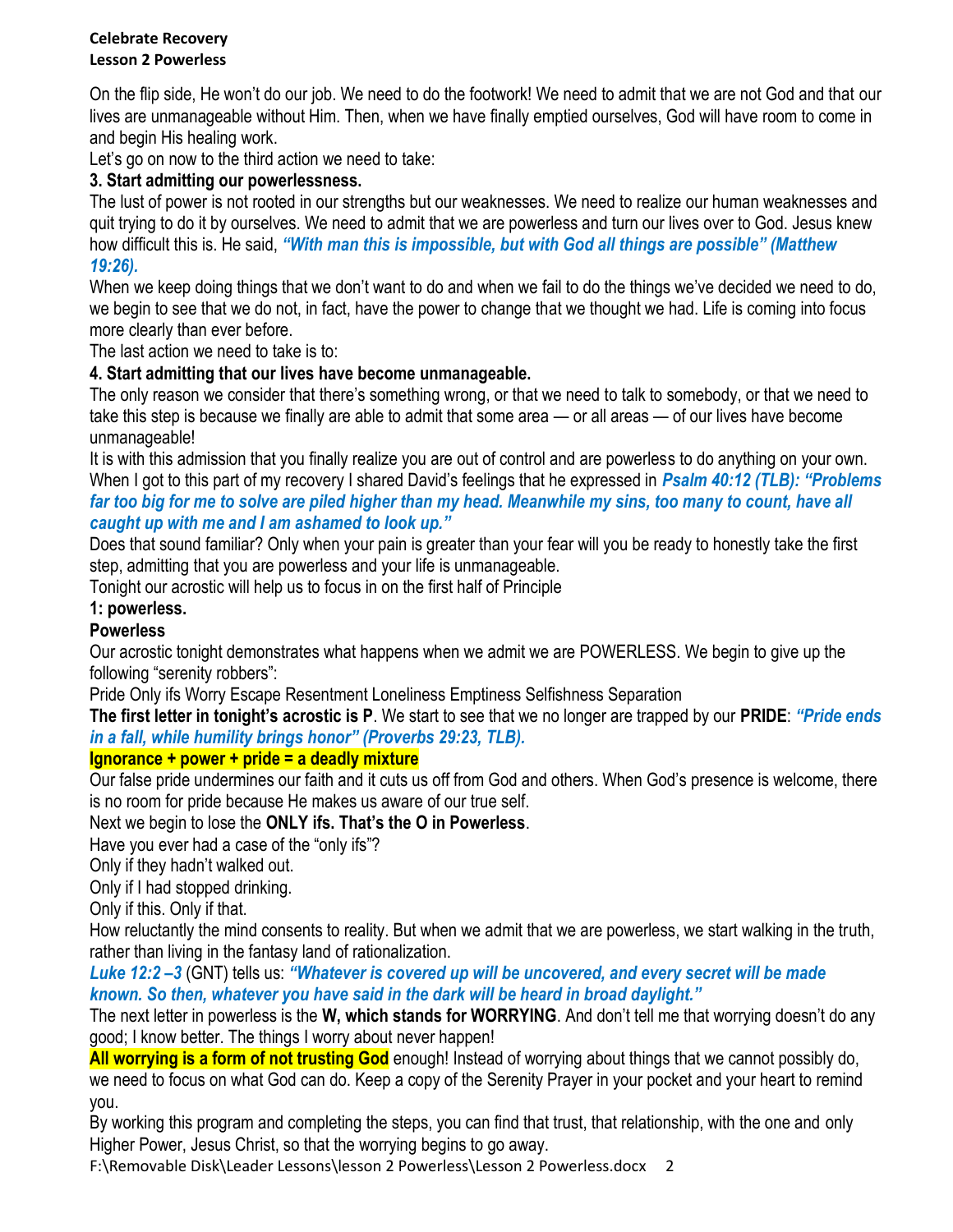#### *Matthew 6:34 (TLB) tells us, "Don't be anxious about tomorrow. God will take care of your tomorrow too. Live one day at a time."*

The next thing that happens when we admit we are powerless is that we quit trying to **ESCAPE. That's the E**. Before we admitted we were powerless, we tried to escape and hide from our hurts, habits, and hang-ups by getting involved in unhealthy relationships, by abusing drugs such as alcohol, by eating or not eating, and so forth. Trying to escape pain drains us of precious energy. When we take this first step, however, God opens true escape routes to show His power and grace. *"For light is capable of 'showing up' everything for what it really is. It is* 

*even possible (after all, it happened to you!) for light to turn the thing it shines upon into light also" (Ephesians 5:13 –14*, PH).

# **The R in powerless stands for RESENTMENTS**.

If they are suppressed and allowed to fester, resentments can act like emotional cancer.

Paul tells us in Ephesians 4:26 –27: *"'In your anger do not sin': Do not let the sun go down while you are still angry, and do not give the devil a foothold."* 

As you continue to work the principles, you will come to understand that in letting go of your resentments, by offering your forgiveness to those who have hurt you, you are not just freeing the person who harmed you, you are freeing you!

But if we try to maintain our false power, we become isolated and alone. That's the **L in powerless: LONELINESS**. When you admit that you are powerless and start to face reality, you will find that you do not have to be alone.

**Do you know that loneliness is a choice?** In recovery and in Christ, you never have to walk alone again.

Do you know that caring for the lonely can cure loneliness? Get involved! **Get involved in the church or in your neighborhood or here at Celebrate Recovery!** If you become a regular here, I guarantee that you won't be lonely. *"Continue to love each other with true brotherly love. Don't forget to be kind to strangers, for some who have done this have entertained angels without realizing it!" (Hebrews 13:1 –2, TLB).* 

When you admit you are powerless you also give up another **E, the EMPTINESS**.

When you finally admit that you are truly powerless by yourself, that empty feeling deep inside —that cold wind that blows through you —will go away.

Jesus said, *"My purpose is to give life in all its fullness" (John 10:10, TLB).* So let Him fill the emptiness inside. **Tell Him how you feel. He cares! Pray**

Next you will notice that you are becoming less self-centered.

**The first S stands for SELFISHNESS**.

I have known people who have come into recovery thinking that the Lord's Prayer was *"Our Father who art in heaven ... Give me ... give me ... give me!" Luke 17:33 (TLB) tells us, "Whoever clings to his life shall lose it, and whoever loses his life shall save it."* Simply said, selfishness is at the heart of most problems between people.

The last thing that we give up when we admit that we are powerless is **SEPARATION.** Some people talk about "finding" God —as if He could ever be lost.

**Separation from God can feel real, but it is never permanent**. Remember, He seeks the lost. When we can't find God, we need to ask ourselves, "Who moved?" I'll give you a hint. It wasn't God!

*"For I am convinced that nothing can ever separate us from his love. Death* 

*can't, and life can't. The angels won't, and all the powers of hell itself cannot keep God's love away.... Nothing will ever be able to separate us from the love of God demonstrated by our Lord Jesus Christ when he died for us (Romans 8:38 –39, TLB).* 

# **Wrap-Up**

The power to change only comes from God's grace.Are you ready to truly begin your journey of recovery? Are you ready to stop denying the pain? Are you ready to stop playing God? Are you ready to start admitting your powerlessness? To start admitting that your life has become unmanageable? If you are, share it with your group tonight.

I encourage you to start working and living this program in earnest. If we admit we are powerless, we need a power greater than ourselves to restore us. That power is your Higher Power —Jesus Christ!

F:\Removable Disk\Leader Lessons\lesson 2 Powerless\Lesson 2 Powerless.docx 3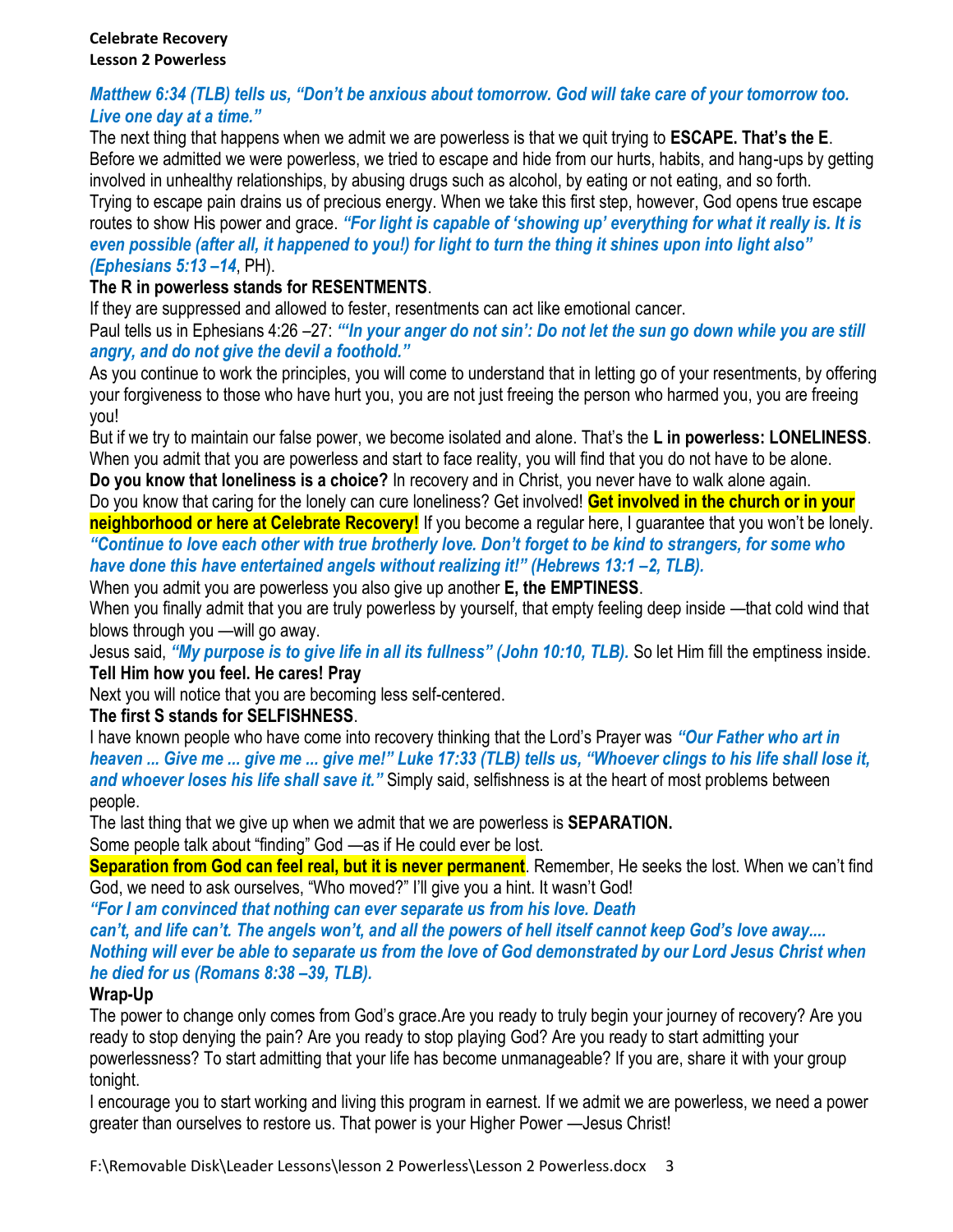Let's close in prayer.

*Dear God, Your Word tells me that I can't heal my hurts, hang-ups, and habits by just saying that they are not there. Help me! Parts of my life, or all of my life, are out of control. I now know that I cannot "fix" myself. It seems the harder that I try to do the right thing the more I struggle. Lord, I want to step out of my denial into the truth. I pray for You to show me the way. In Your Son's name, Amen.*

#### **Think•write•discuss**

1. List some of the ways that your pride has stopped you from asking for and getting the help you need to overcome your hurts, hang-ups, and habits.

2. What in your past has caused you to have the "if onlys"? "If only" I had stopped years ago. "If only" hadn't left me.

3.Instead of worrying about things that we cannot control, we need to focus on what God can do in our lives. What are you worrying about? Why?

4.In what ways have you tried to escape your past pain? Be specific.

5.How has holding on to your anger and your resentments affected you?